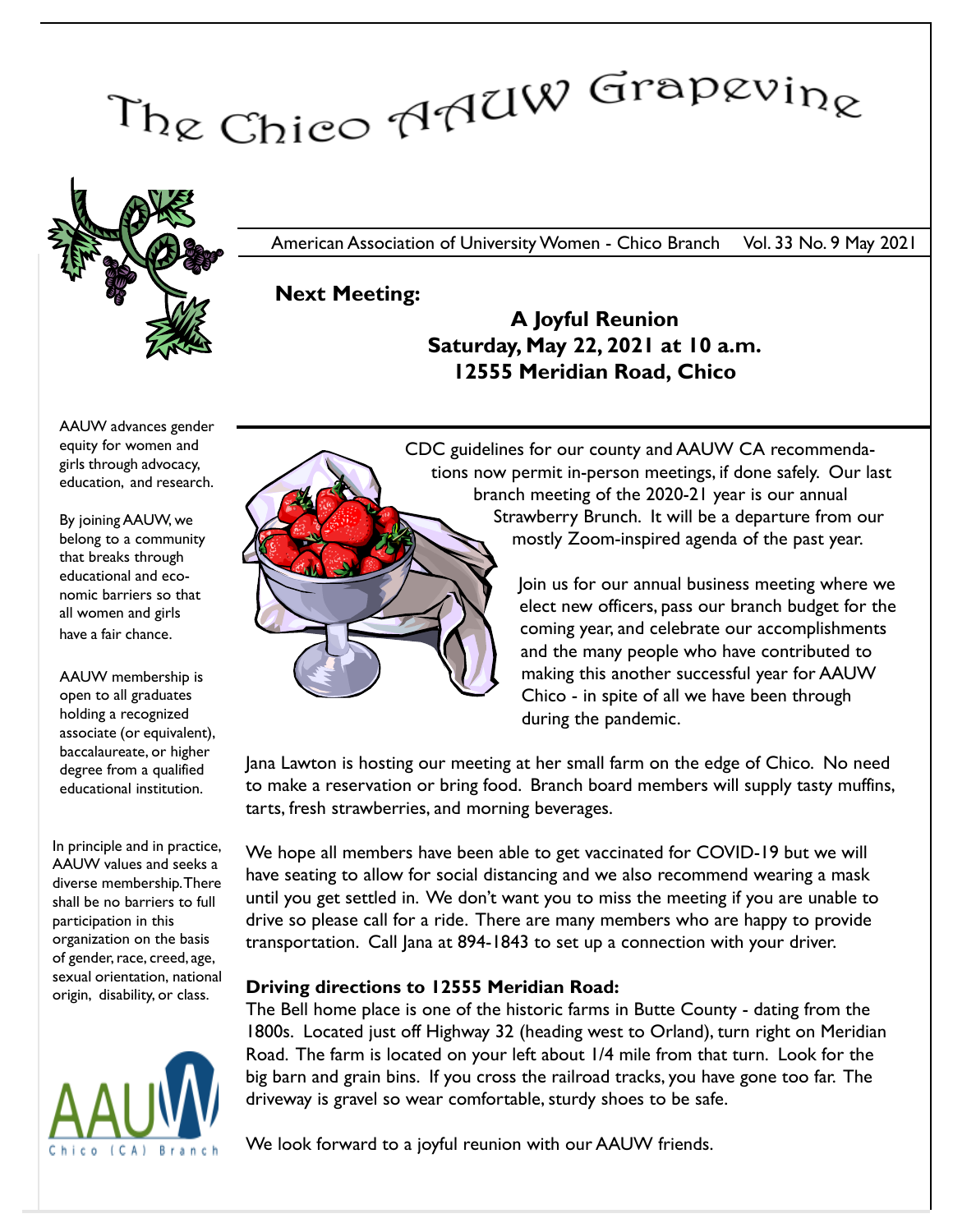## Message from the President

#### Branch Officers

President - Jan Britton Membership - Mary Huntsinger Betty Lusina Finance - Marilyn Myrick Secretary - Adele Arnold Newsletter Editor - Jana Lawton Public Policy - Carol Holzgrafe Tech Trek Coordinator - Joan Cleveland Technology - Helen Gesick Historian - Barbara Paige

Chico AAUW is already on the move for the 2021-22 year. At our last Board meeting on May 2, we made a number of important decisions and plans for the coming year.

We voted on offering a new scholarship from our branch for a graduate student in the credential program at California State University, Chico. The scholarship was one of the ways to help bolster our relationship with the campus, which is now a College/University Member of AAUW. Thanks to the work of Mary Jensen, Ruth Berger, and Jackie McClain the criteria for the scholarship are as follows:

Working with the University, we will provide funds to a graduate student who has been accepted in the credential program and plans to teach subjects in science, math or technology. The recipient of the \$1,500 scholarship must demonstrate financial need. Preference will be given to a student who graduated from a high school in Butte County. You will receive a copy of the scholarship guidelines in a separate email prior to the May 22 branch meeting.

Thanks to Marilyn Myrick and Katy Azevedo for developing a slate of ideas for programs in the coming year. Once the details have been worked out ,we will present the plans to all of you. One request we had was to help find suitable venues for our branch meetings, most of which are open to the public. If you know of places that might be able to accommodate 30 to 50 attendees, please let them know.

The in-person Tech Trek camp at UC, Davis is still not available this summer. Our alternative is to send the following girls to Tech Trek Camp on Zoom:

Daniela Gonzalez from Marsh Jr High Ella Grothe from Chico Jr High Audra Hayton from Chico Country Day Ashley Harp from Core Butte Charter School Tiya Patel from Marsh Jr High

Through the coordination and hard work of Joan Cleveland, we are set to send these girls to camp and invite them to come to our meeting in August to tell us about their experiences at Virtual Tech Trek.

The Board also completed the final plans for our Strawberry Event on May 22. It will be a wonderful opportunity for us all to meet in-person again. We will be honoring our 50-year member, Jeannemarie Bordoli and presenting AAUW National and our Branch President's awards to our members. Please join us at a joyful and very special event.

Thanks to all of you for being a part of our membership and I look forward to seeing you on May 22 and in the year ahead.

Jan Britton Chico AAUW President

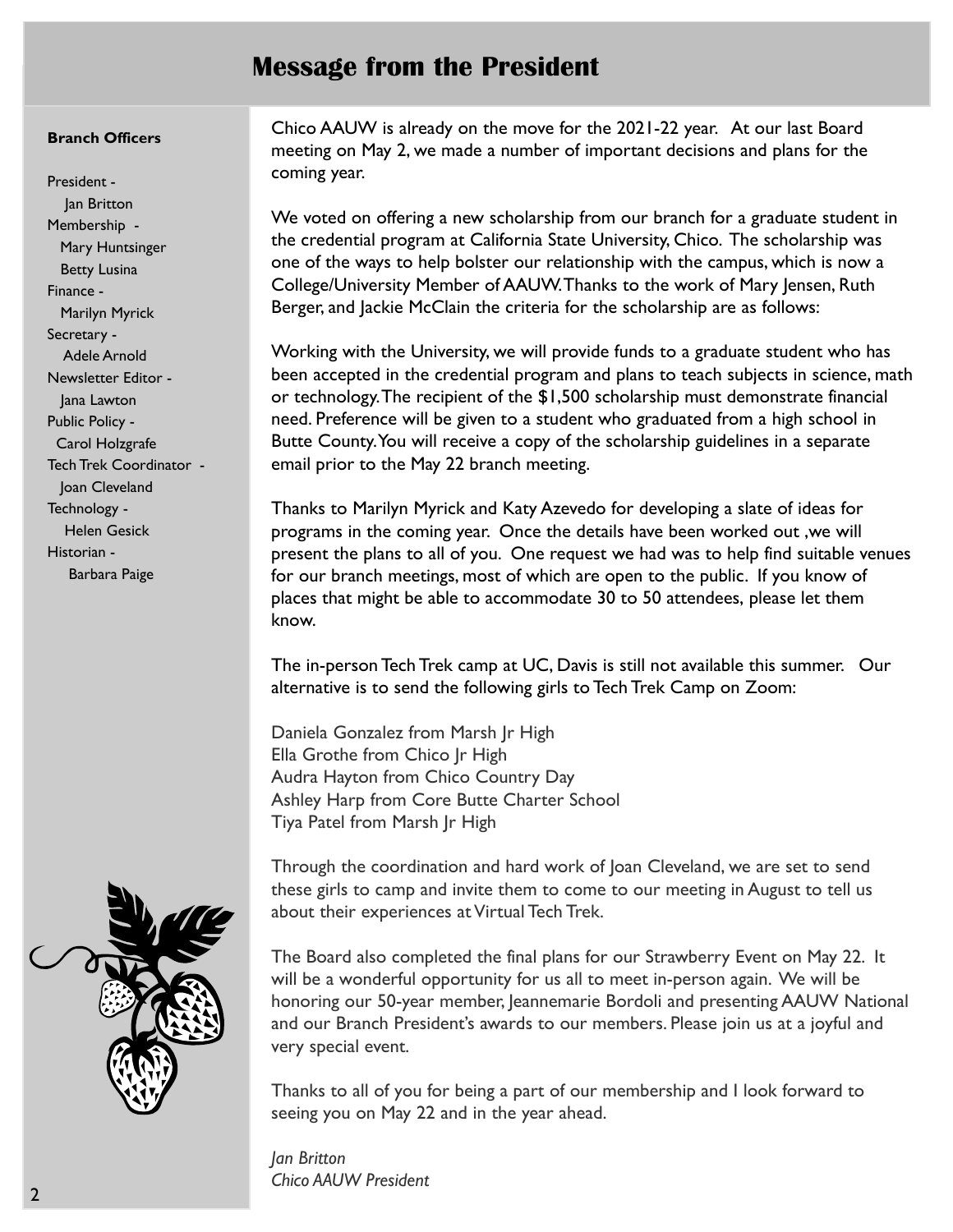## Branch News and Notes

# Help Wanted

Our branch needs two volunteers to take on small, but important, jobs to help keep our organization running.

**Branch historian** - clips articles and photos about AAUW from our newspaper and keeps our branch history up to date. We also keep such memorabilia as announcements for our fundraisers, awards, etc. There are three plastic boxes of scrap books to keep safe that come with the job. Very small time commitment but must have a little storage space to spare (garage okay).

**Branch secretary** - Our bylaws require having a person who will record minutes of our branch Board meetings. This would be once a month, at most, during our active season. Meetings last from 1 to 2 hours and it might take an additional hour to type up notes into final form. On occasion, there is a thank you note to write. This is an excellent position for someone who would like to become better acquainted with the people and projects in our branch. You will also take possession of the notebook of minutes from previous years.

Make your mark in the branch and take on one of these jobs for the good of the cause! Call Jan Britton (530) 896-1240 if you can jump on board.

# Vote Now to Shape AAUW's Future

Your should have received an email ballot from our national Association, where you can vote on the proposed by laws change to open membership. It was sent on April 7 from Shannon Wolfe who is the AAUW Managing Director and Chief of Staff.

If you can't find it, write to connect@aauw.org and give them your name, branch/ state, and member number and request a new emailed ballot. Your AAUW branch treasurer has your member number (or ask me and I'll send it to you). National voting closes 5 pm EDT May 17.

Questions? Send them my way.

Carol Holzgrafe 530-873-6906 landline or 530-774-4009 cell and text carol@holzgrafe.com

# NEWS from other branches

You will find everything you ever wanted to know about fire weather, starting with climate change and ending up in your front yard – on a webinar produced by the Morgan Hill branch and posted at http://www.aauwmh.org or on the AAUW Morgan Hill Facebook page.

 The presenters are professors of related sciences at San Jose State University plus a highly personable Fire Marshall. Check it out.

Carol Holzgrafe



The CHICO GRAPE-

VINE is published by the Chico Branch of AAUW. Items for inclusion can be mailed to Jana Lawton, newsletter editor, 1112 Bidwell Avenue, Chico, CA 95926 or e-mailed to jdlawton72@gmail.com (preferred)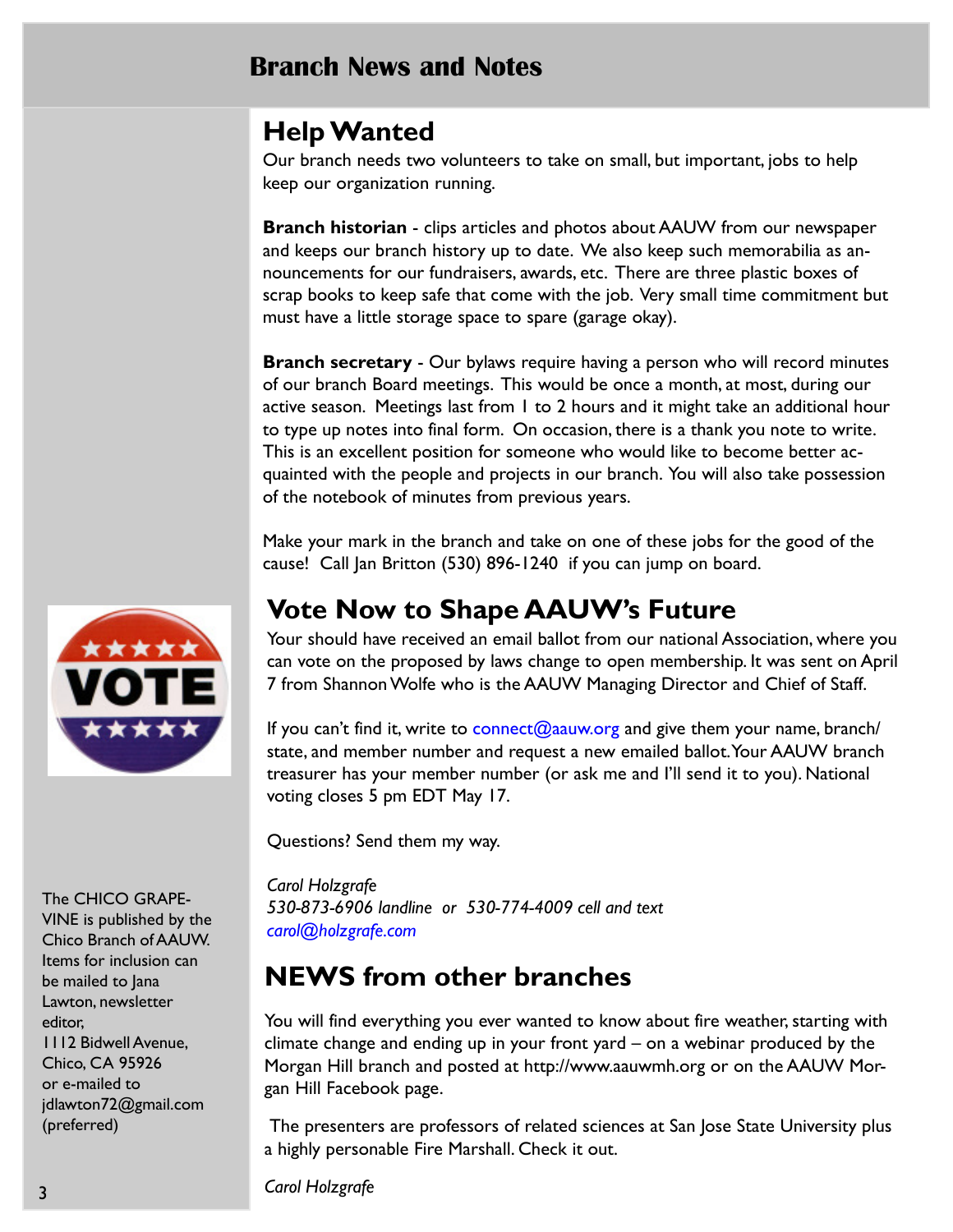## Sadie Urbanowicz talks about Reading Pals

The program involves one-on-one work with a child who is falling below grade level in reading. One doesn't have to be a teacher or have been a teacher, just a caring person who can encourage a child and move them along in their skills level.

This Zoom year there were 180 children served from 5 schools. The school district was so impressed with the program and the progress of the students that they want to put it in all 12 elementary schools which means 600 to 800 kids.

I encourage you to think about volunteering. You spend 30 minutes with your given child twice a week. I have worked with three children, 90 minutes, and feel very happy about the progress they are making. If you are interested, I can put you in touch with the organizers of the program and you can be prepared for next year.

> There are times when, for one reason on another, you cannot meet with your child and there should be substitutes available. I have been called for jury duty in May and may or may not need a sub, but have alerted them to the situation.

> > Sadie Urbanowicz (530) 343-8180

# Locally Produced Plays Available for Viewing

For your enjoyment! Our 6th Annual OLLI Play Festival went digital this year. It was a new challenge, but we had fun putting it together. I had personal involvement as cowriter, director and actor in "Heartache and Homicide" Here are the links below:

OLLI's Virtual Play Festival has arrived! We are excited to present four original one-act plays that have been recorded, and are available for viewing now. Check out the **festival program** to learn more, and use the links below to watch! (Note from the Grapevine editor: the links are likely not live in this issue so go to https://rce.csuchico.edu>osher for links to the plays.) For a fun afternoon, it is worth your while.

"Telemarketers Toment" by Pamela Loyd

"Zoom Friends" by Joan Goodreau

"Romance Reconfigured" by Pamela Loyd

"Heartache & Homicide" a collaboration by members of the playwriting class: Joan Cleveland, Joan Goodreau, Pamela Loyd, Debbie Vermette

Humbly ... well maybe not ... Joan Cleveland

# **Directory** Update

new email address for Wendy Woods woodsofchico@gmail.com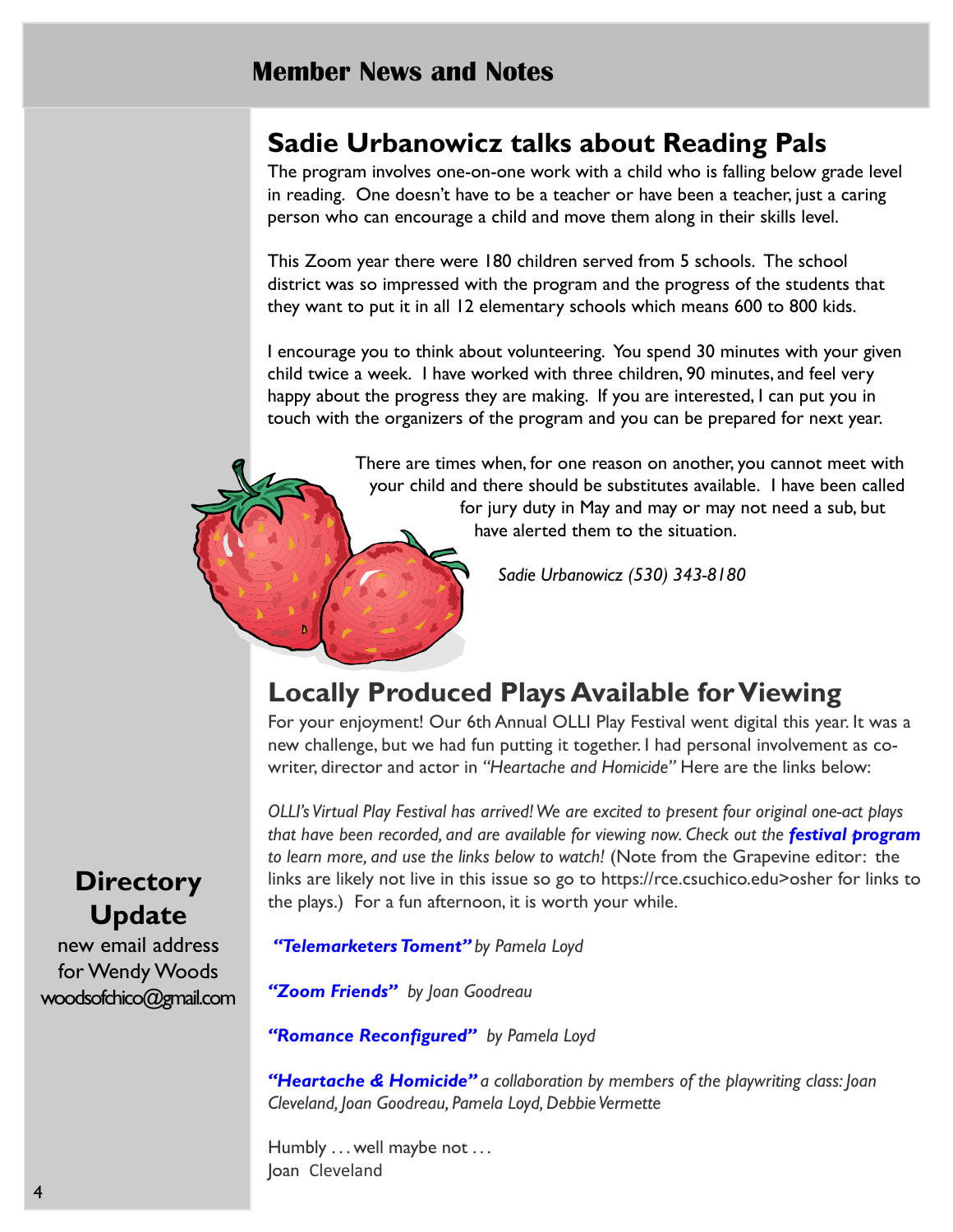## Interest Sections

#### New to AAUW?

Call a group leader for more information about a section you might find of interest. A few have reached capacity but most would welcome new members.

#### Les Flaneurs

Join a walking/talking group of Chico and Paradise members as they wander through local parks and neighborhoods -sometimes farther afield - commenting on landscaping, architecture, and life. And getting exercise. The group usually meets Tuesdays, Thursdays, and/or Saturdays. Email or call for schedule if you might be interested. We usually start off at 9:30 during cooler times, 8:30 during the summer. Carol Holzgrafe, carol@holzgrafe.com, 874-6906 or 774-4009 or Satsie Veith, or 570-3550.

#### Wine and Whine Returns

May 19 at 5:30 Join our first in-person get-together at Wine Time, Lost Dutchman Drive, off the Esplanade, just south of Eaton Road, on the patio.

Masks are required by the restaurant but may be removed upon eating and/ or drinking. No agenda, just friends, old and new, talking, enjoying wine (one of the best lists in Chico) or non-alcoholic drinks, and sharing snacks from the most creative menu in Chico.

We will discuss future venues, including a member's invite to her home/yard. We will need to reserve X number of tables so please, if you can, RSVP to Carol Holzgrafe, carol@holzgrafe.com, 874-6906 or 774-4009.

#### Diversity Discussion Group

Kathy Sweet (256) 603-4993 Time and date of the next discussion meeting will be announced. For more information contact Kathy.

#### Out to Lunch

Mary Huntsinger (530) 521-1323 May 13 at 11:30 a.m. Foodie Cafe - 196 Cohasset Rd - Ste 150. Call Mary to make a reservation. Both Paradise and Chico branch members welcome.

#### Foreign Policy Discussion Group

.

Roxanne Ferry - 891-1722 All welcome. Group meets 4th Monday at 7 p.m. May 24 - 10 a.m. - An open discussion of current foreign policy events. Hosted by Jana at 12555 Meridian Road. Note time change this month.



#### Evening Book Discussion Group

Sue Blizman (530) 891-3489 Group meets at 7:00 p.m. on 2nd Tuesday May 11 - We Were the Lucky Ones by Georgia Hunter. Contact Sue for Zoom info. Due to a computer glitch, we did not meet in April. Everyone is invited.

#### Ethnic Writers Book Discussion Group

Severance Dolan 433-0258 All welcome! Group meets at 1:00 p.m. on 4th Wednesday May 26 - Navajos Wear Nikes: A Reservation Life by Jim Kristofic Hosted by Severance at Woodoak Condominium clubhouse.

#### Non-fiction Book Discussion Group

Group meets on 1st Friday at 10 a.m. Contact Susan Critchfield for Zoom info at (530) 519-3460

#### Mystery Book Discussion Group

Denise Worth 343-5711 Group meets at 3 p.m. on 3rd Wednesday All welcome. Contact Denise for Zoom info

#### Computer and iPad Group

Helen Gesick (530) 570-5185 Meets 4th Thursday at 2:00. Call Helen for Zoom information